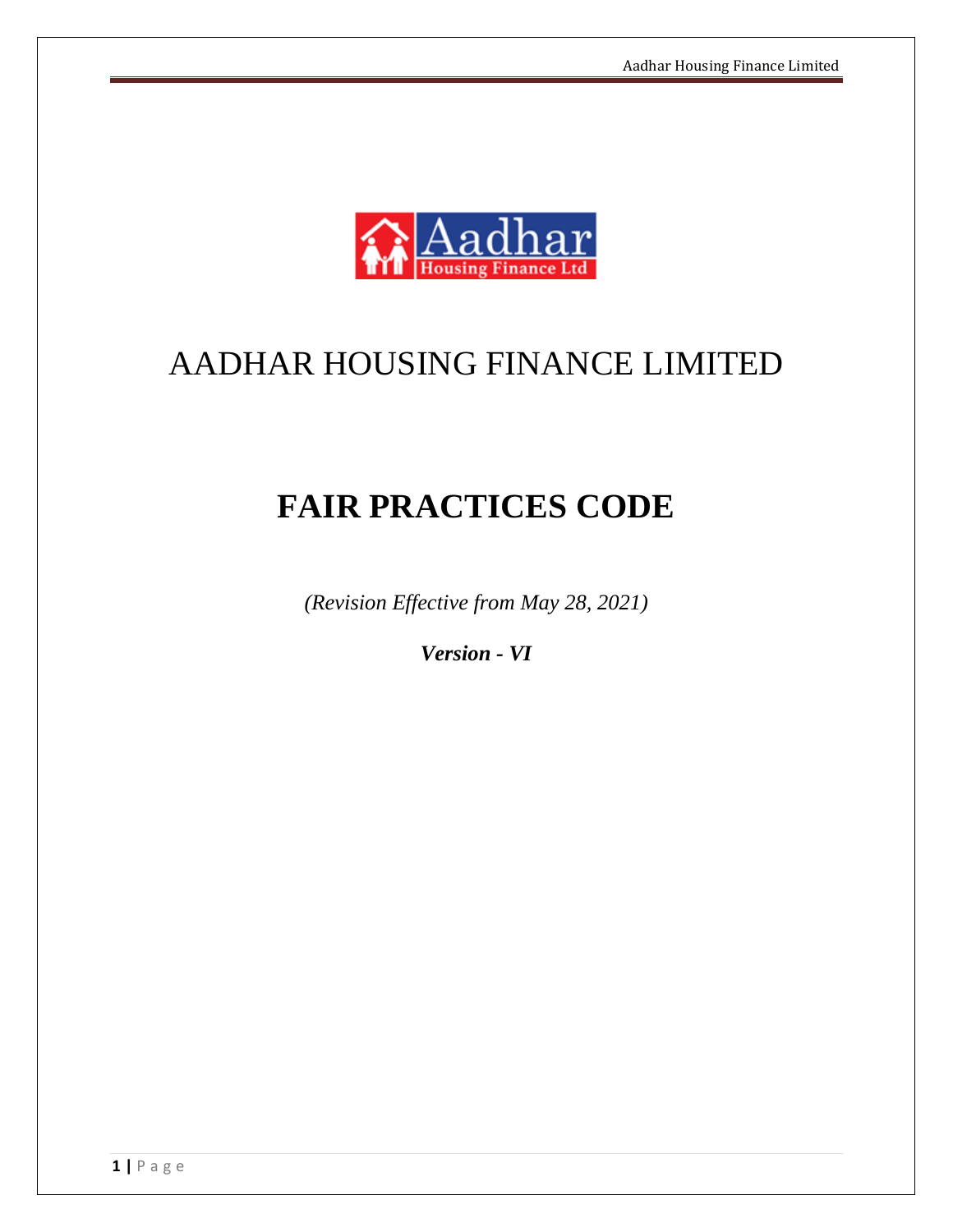# *CONTENTS*

| SI.            | <b>Topic</b>                                                    | Page No.                    |
|----------------|-----------------------------------------------------------------|-----------------------------|
| No.            |                                                                 |                             |
|                |                                                                 |                             |
| 1.             | Introduction                                                    | $\overline{\mathbf{3}}$     |
| 1.2.           | Objective                                                       | $\boldsymbol{\beta}$        |
| 1.3            | Application of the code                                         | $\boldsymbol{\beta}$        |
| 1.4.           | Commitments                                                     | $\overline{\boldsymbol{4}}$ |
| $\overline{2}$ | Disclosure and Transparency                                     | 5                           |
| 3.             | Advertising, Marketing and Sales                                | 5                           |
| $\overline{4}$ | Loans                                                           | 6                           |
| 4.1.1          | Applications for loans and their processing                     | 6                           |
| 4.1.2          | Loan appraisal and terms /conditions                            | 7                           |
| 4.1.3          | Disbursement of loans including changes in terms and conditions | $\overline{7}$              |
| 4.1.4          | Post disbursement supervision                                   | $\overline{7}$              |
| 4.2            | Guarantors                                                      | 9                           |
| 4.3            | Privacy and Confidentiality                                     | 10                          |
| 4.4            | Credit reference agencies                                       | 11                          |
| 4.5            | Collection of Dues                                              | 11                          |
| 4.6            | <b>Complaints and Grievances</b>                                | 13                          |
| 4.7            | Know Your Customer (KYC) Policy                                 | 13                          |
| 4.8            | <b>Deposit Accounts</b>                                         | 13                          |
| 4.9            | Branch Closure / Shifting                                       | 14                          |
| 4.10           | Complaints                                                      | 14                          |
| 4.11           | Grievance Redressal Mechanism                                   | 15                          |
| 5.             | General                                                         | 17                          |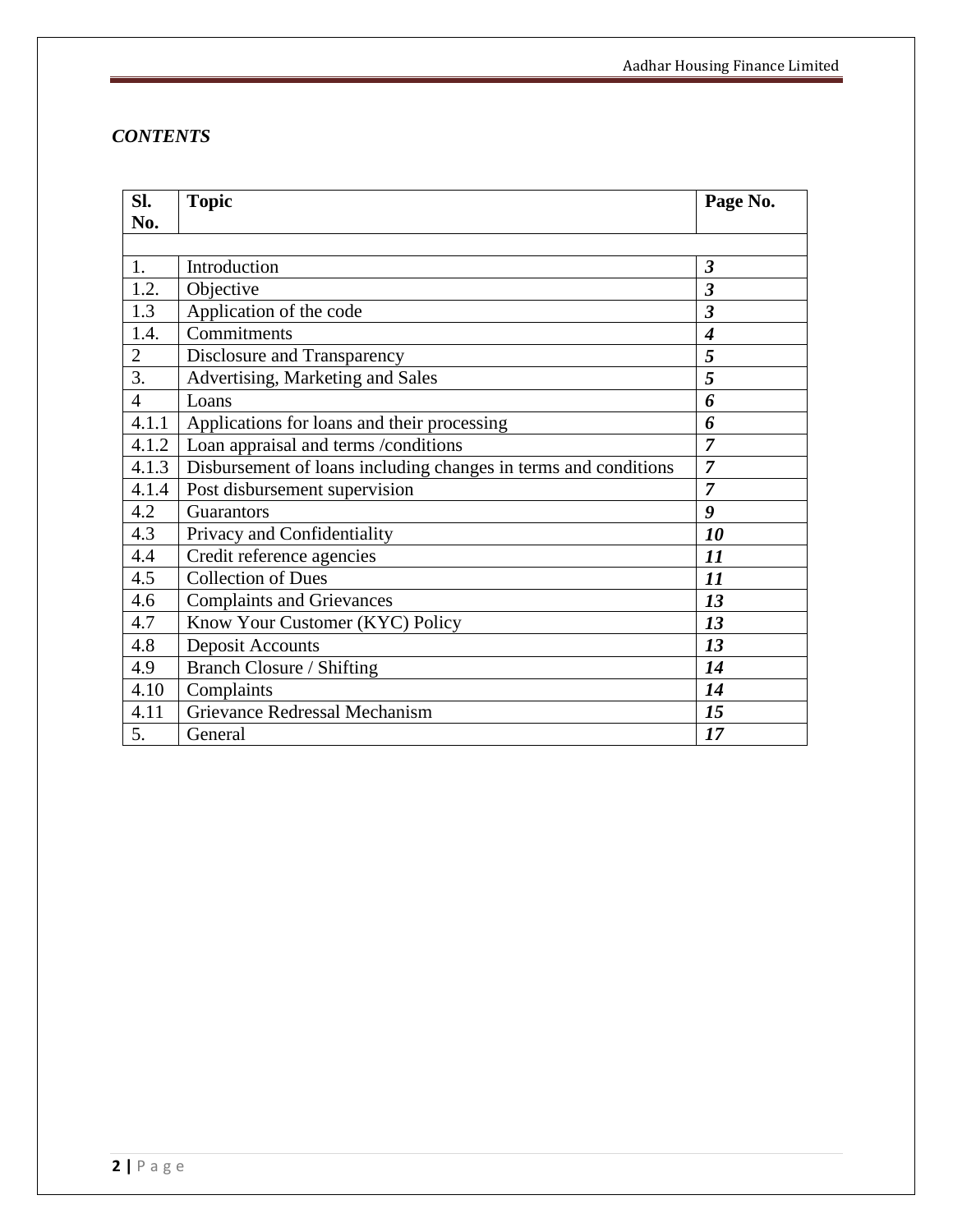# **Aadhar Housing Finance Limited**

# **FAIR PRACTICES CODE (As amended and approved by the Board of Directors of the Company Effective from April, 2018)**

#### *1. Introduction*

National Housing Bank had issued their Fair Practices Code guidelines vide notifications/Circular No. NHB (ND)/DRS/Pol-No.16/2006 dated  $5<sup>th</sup>$  September, 2006, and the same had been subsequently amended in the guidelines issued by them vide Circular No. NHB/ND/DRS/Pol. No.  $34/2010$  -11 dated  $11<sup>th</sup>$  October, 2010, NHB (ND)/DRS/REG/MC-03/2017 dated 1st July, 2017, NHB (ND)/DRS/REG/MC-03/2018 dated 2<sup>nd</sup> July, 2018 and further amendments notified from time to time. Aadhar Housing Finance Limited (AHFL), (previously known as DHFL Vysya Housing Finance Ltd.) with a view to ensure the best Corporate Practices and transparency in dealing with its clients, has adopted the guidelines in its Fair Practice Code (Code) was originally approved by the Board of Directors of the Company in its Meeting  $24<sup>th</sup>$  April,  $2018$  and also reviewed and modified at the Board meeting held on  $30<sup>th</sup>$  April, 2019.

Further, the Board of Directors at their meeting held on  $28<sup>th</sup>$  May, 2021, reviewed and modified this policy as per Non-Banking Financial Company – Housing Finance Company (Reserve Bank) Directions, 2021 (herein after referred as "RBI Directions") issued by Reserve Bank of India vide Circular No. RBI/2020-21/73 DOR.FIN.HFC.CC.No.120/03.10.136/`2020-21 dated 17<sup>th</sup> February, 2021.

The said code deals with promotion of good and fair practices, increased transparency, encouraging market forces, ensuring a fair and cordial relationship between borrower / Customer and the Company and to foster confidence of the customer in the housing finance system of the Company. The Code has the following key elements.

### *1.2* **Objectives** :

- $\triangleright$  To promote good and fair practices by setting minimum standards in dealing with customers:
- $\triangleright$  To increase transparency so that the customer can have a better understanding of what they can reasonably expect of the services;
- $\triangleright$  To encourage market forces, through competition, to achieve higher operating standards;
- $\triangleright$  To promote a fair and cordial relationship between customer and AHFL; and
- $\triangleright$  To foster confidence in the housing finance system.

# *1.3* **Application of the Code**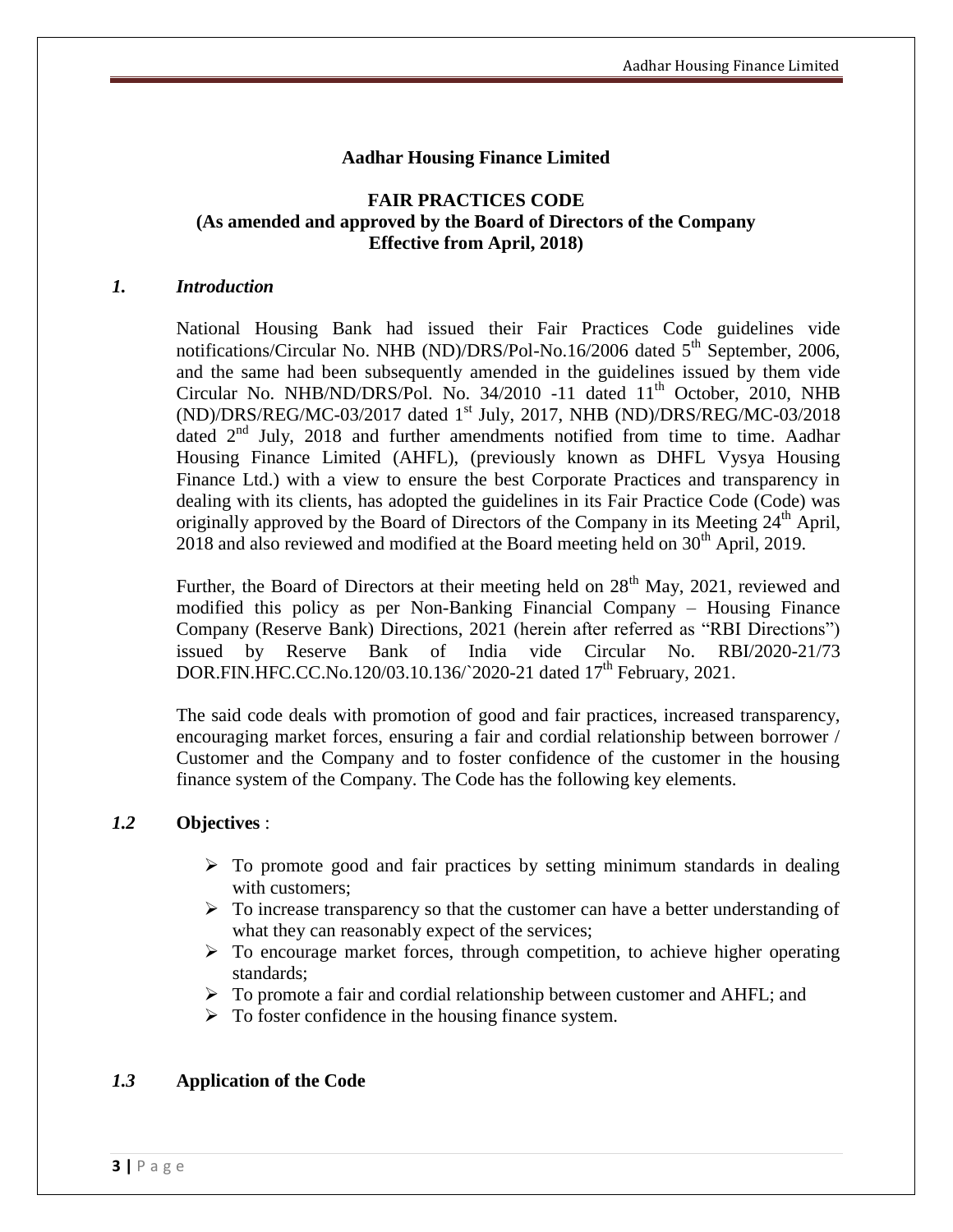- This Code shall apply to all the products and services, whether they are provided by AHFL, its subsidiaries or Digital Lending Platforms (self-owned and/or under an outsourcing arrangement) across the counter, over the phone, by post, through interactive electronic devices, on the internet or by any other method.
- The code shall be applicable across all aspects of operations including marketing, loan origination processing and servicing and collection activities and various service providers, engaged by AHFL. Our commitment to Fair Practice Code would be demonstrated in terms of employee responsibility, efficiency, monitoring and auditing programmes, training and technology.
- Through regular training programs, meetings, seminars, circulars and other modes of the communication employees would be made aware of the code so that there is a strong commitment for fair and quality lending and efficient and fair services.

# *1.4* **Commitments**

AHFL shall adhere to this code to act fairly and reasonably in all dealings, on the ethical principle of integrity and transparency, to meet the standard practices prevalent in the housing finance industry.

AHFL shall meet the commitments and standards in this Code for the products and services it offers and in the procedures and practices its staff follows.

AHFL shall ensure that their products and services comply with relevant laws and regulations in letter and spirit.

AHFL shall deal with their customers on ethical principles of integrity and transparency.

AHFL would provide clear information, without any ambiguity, to the customer in understanding:

Products and services together with its terms and conditions including interest and service charges.

### **Benefits available to customer**

AHFL will deal quickly and sympathetically in correcting mistakes if any, and attend to customer's complaints in light of the objectives of this code.

AHFL shall treat all personal information of customers as private and confidential and shall not divulge any information to third person unless required by any law or Government authorities including Regulators or Credit agency or where the sharing of information is permitted by the customer.

AHFL would provide, on request, copy of the Code to the existing borrowers and new customer prior to commencement of business transaction.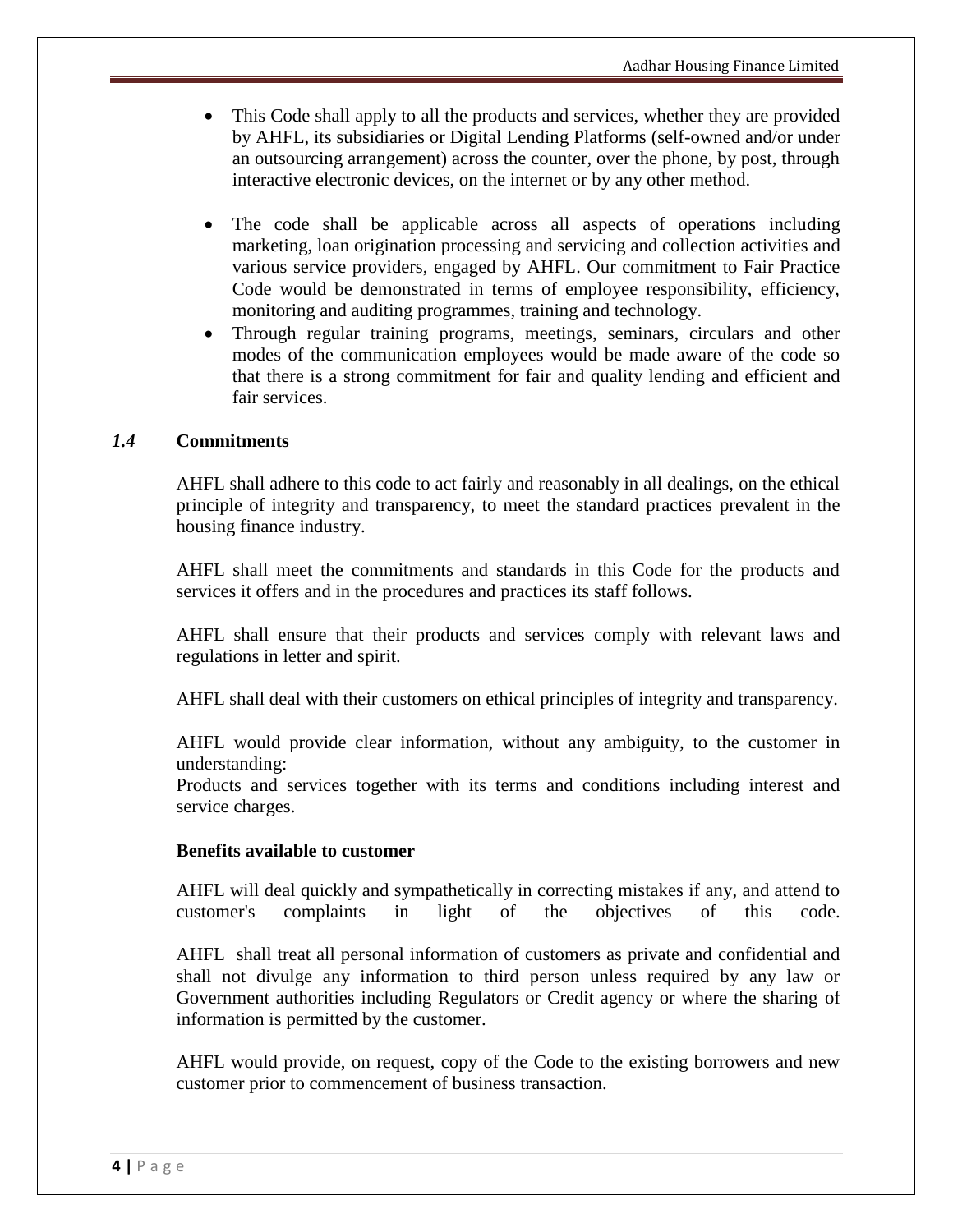AHFL shall not discriminate its customers on the basis of age, race, caste, gender, marital status, religion or disability. However the restrictions if any, as mentioned in the loan products, shall continue to apply.

#### *2* **Disclosure and Transparency**

AHFL would provide information on interest rates, common fees and charges through:

- (a) MITC format duly signed by customer;
- (b) Putting up notice in branches;
- (c) Providing service guide/ tariff schedule;
- (d) Telephone or help-lines;
- (e) AHFL's website; and
- (f) Designated staff/ help desk.
- *2A* AHFL would transparently disclose to the borrower all information about fees/charges payable for processing the loan application, the amount of fees refundable if loan amount is not sanctioned /disbursed, pre-payment options and charges, if any, penalty for delayed repayment if any, conversion charges for switching loan from fixed to floating rates or vice-versa, existence of any interest re-set clause and any other matter which affects the interest of the borrower. In other words, AHFL shall disclose 'all in cost' inclusive of all charges involved in processing/sanction of loan application in a transparent manner. It would also be ensured that such charges/fees are nondiscriminatory.

### *3.* **Advertising, Marketing and Sales :**

### **AHFL :**

- (a) Shall ensure that all advertising and promotional material is clear & factual, and not misleading.
- (b) in any of its advertisement in any media and promotional literature that draws attention to a service or product and includes a reference to an interest rate shall also indicate whether other fees and charges will apply and that full details of the relevant terms and conditions are available on request.
- (c) if it avails of the services of third parties for providing support services shall require that such third parties handle customer's personal information (if any available to such third parties) with same degree of confidentiality and security as the Company would.
- (d) may from time to time, communicate to customers various features of their products availed by them. Information about their other products or promotional offers in respect of products / services may be conveyed to customers only if he/ she has given his / her consent to receive such information/service either by mail or by registering for the same on AHFL's website or in customer service number.
- (e) shall prescribe a code of conduct for the Direct Selling Agencies (DSAs) whose services are availed to market products / services which amongst other matters require them to identify themselves when they approach the customer for selling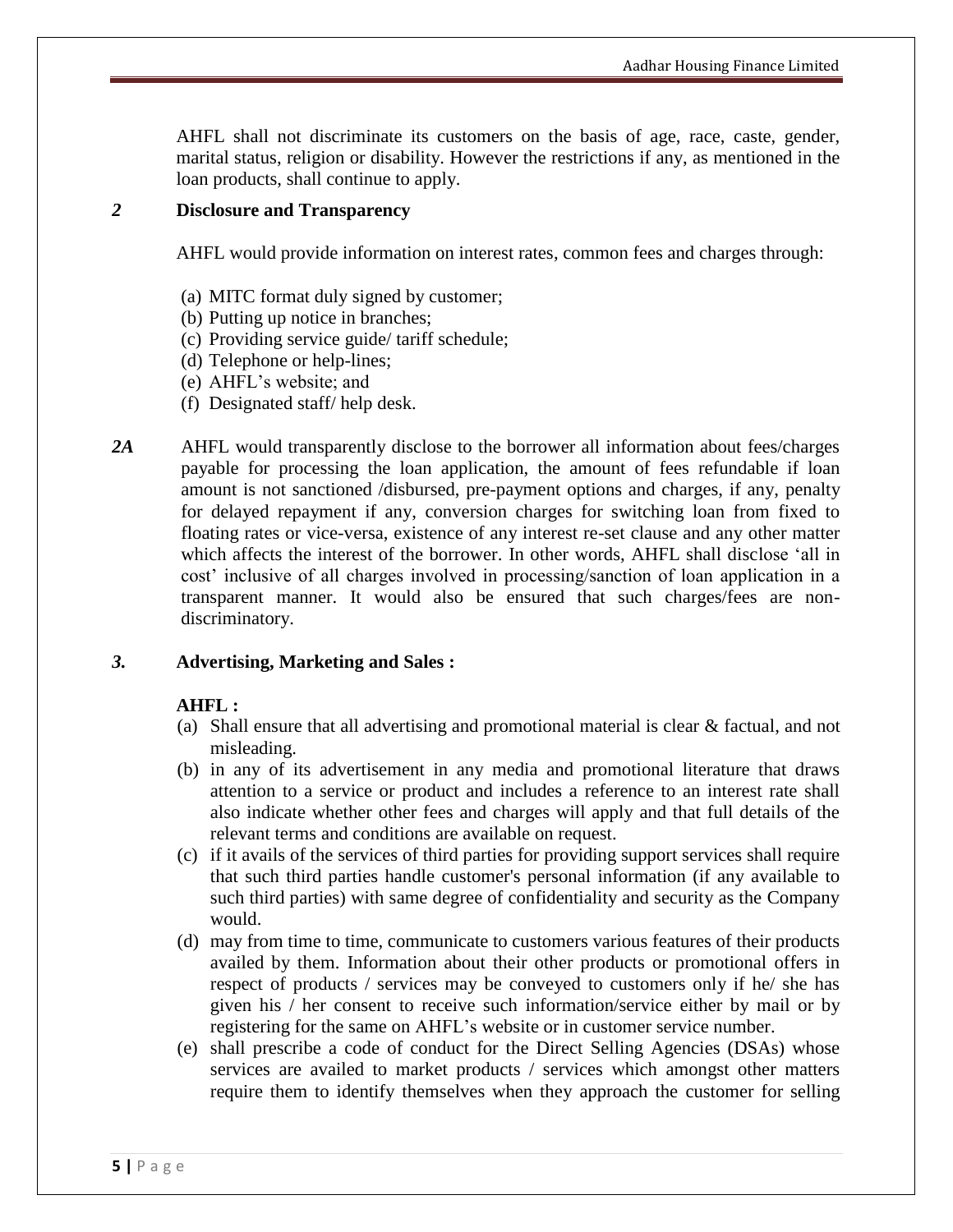products personally or through phone.

(f) in the event of receipt of any complaint from the customer that the Company's representative / courier agency or DSA has engaged in any improper conduct or acted in violation of this Code, appropriate steps shall be initiated to investigate and to handle the complaint and to make good the loss.

#### *4.* **Loans**

#### *4.1.1* **Applications for loans and their processing.**

Standard schedule of fee/ charges relating to the loan application / 'all in cost' inclusive of all charges involved in processing/ sanctioning of loan application depending on the segment to which the accounts belong will be made available to all the prospective borrowers in a transparent manner, along with the loan application, irrespective of the loan amount. Likewise, amount of fee refundable or not in the event of non-acceptance of the application, prepayment options and any other matter which affects the interest of the borrower will also be made known to the borrower at the time of application. The loan application form may also indicate the list of documents required to be submitted with the application form. Receipt of completed application forms will be duly acknowledged by call/sms/mail.

The acknowledgement would also include the approximate date by which the applicant should call on the Company for preliminary discussions, if deemed necessary.

All loan applications will be disposed of within a period of 4 weeks from the date of receipt of duly completed loan applications i.e. with all the requisite information/papers.

In case of rejection of loan application, irrespective of category of loans or threshold limits, the same would be conveyed in writing along with the main reason(s), which led to rejection of the loan application.

All communications to the borrower shall be in the vernacular language or a language as understood by the borrower.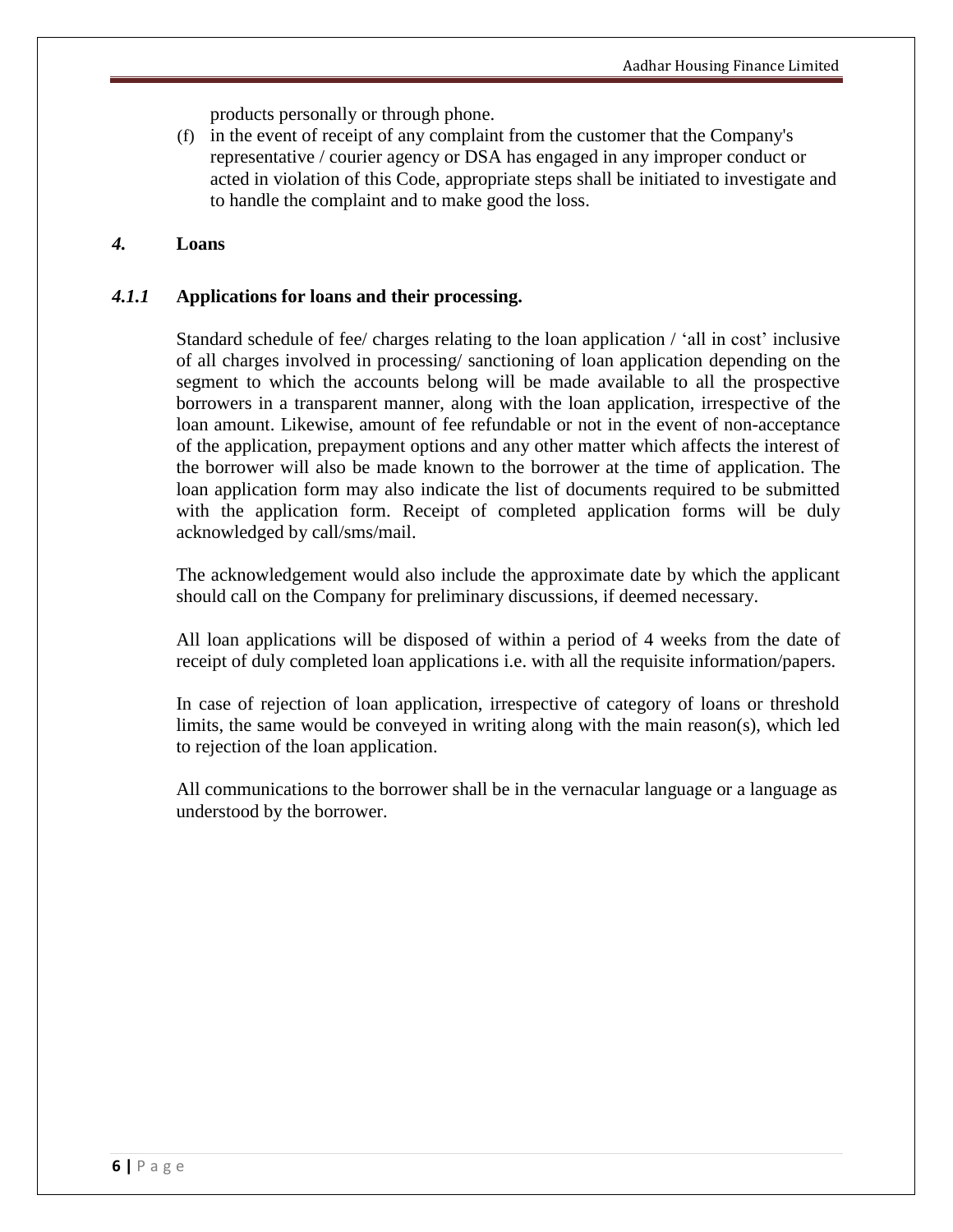# *4.1.2* **Loan appraisal and terms/conditions**

In accordance with AHFL's prescribed risk based assessment procedures, each loan application will be assessed and suitable margin/securities will be stipulated based on such risk assessment and AHFL's extant guidelines, however without compromising on due diligence.

a) Normally all particulars required for processing the loan application shall be collected by the AHFL at the time of application. In case it needs any additional information, the customer should be told that he would be contacted immediately again.

b) AHFL should convey in writing to the borrower, in the vernacular language or a language as understood by the borrower by means of sanction letter or otherwise, the amount of loan sanctioned along with all terms and conditions including annualized rate of interest, method of application, EMI Structure, prepayment charges, penal interest (if any) and keep the written acceptance of these terms and conditions by the borrower on its record.

c) AHFL shall mention the penal interest charged for late repayment in bold in the loan agreement.

d) AHFL shall furnish a copy of the loan agreement along with a copy each of all enclosures quoted in the loan agreement to every borrower at the time of sanction / disbursement of loans.

e) Communication of rejection of Loan Application to be given by sms/email/letter.

### *4.1.3* **Disbursement of loans including changes in terms and conditions**

Disbursement of loans sanctioned is to be made immediately on total compliance of terms and conditions including execution of loan documents governing such sanction.

Any change in terms and conditions, including interest rate and service charges, will be informed individually to the borrowers in case of account specific changes and in case of others by display on Notice Board at the branches/on the AHFL's website/through Print and or other Media from time to time.

Changes in interest rates and service charges will be effected prospectively.

Consequent upon such changes any supplemental deeds documents or writings are required to be executed, the same shall also be advised. Further, availability of facility will be subject to execution of such deeds documents or writings.

### *4.1.4* **Post disbursement supervision**

Post disbursement supervision, particularly in respect of loans, would be constructive with a view to taking care of any genuine difficulties that the borrower may face.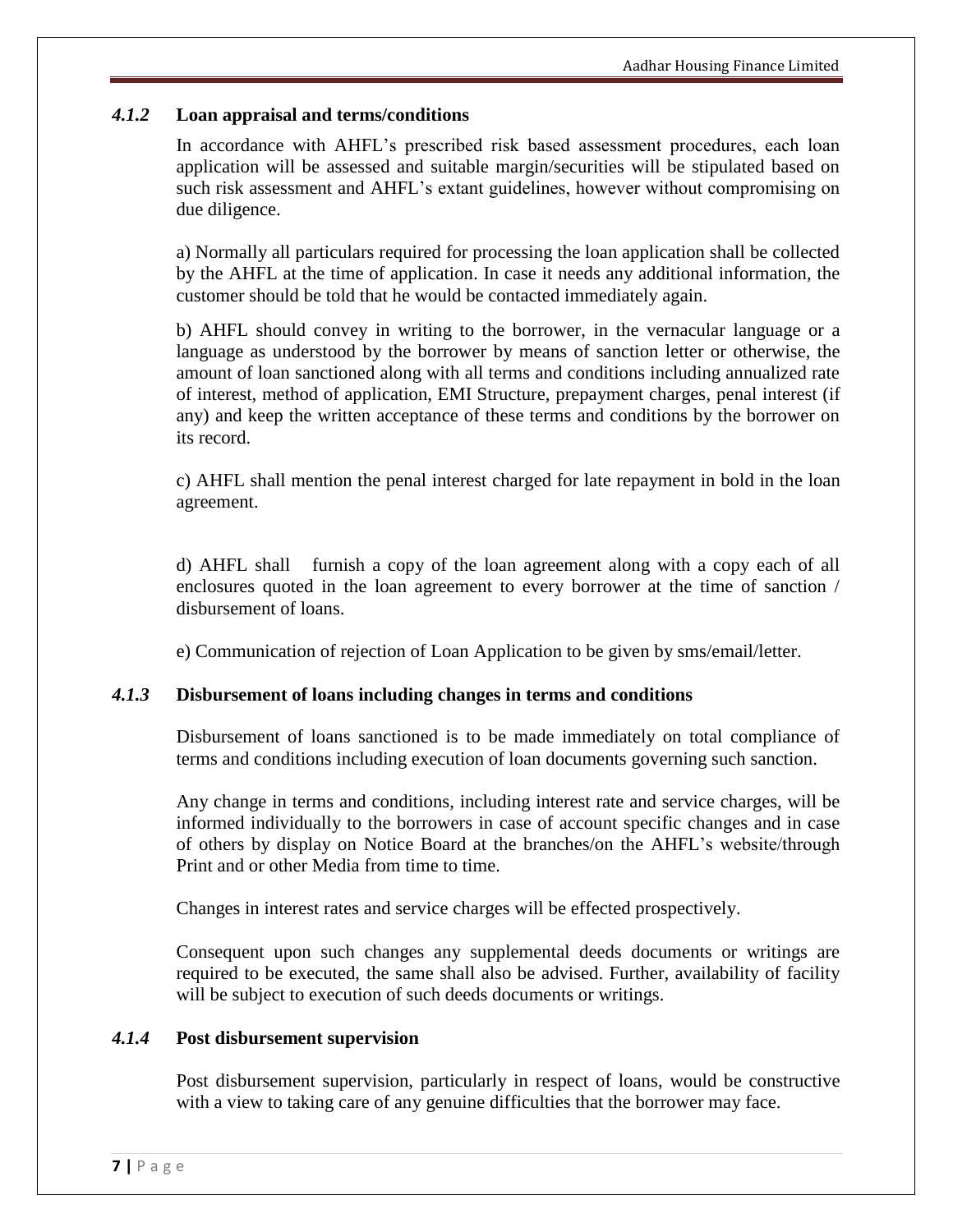### **a) Other general provisions.**

AHFL would refrain from interference in the affairs of the borrower except for what is provided in the terms and conditions of loan sanction documents (unless new information, not earlier disclosed by the borrower, has come to the notice of the AHFL as lender). However this does not imply that AHFL's right of recovery and enforcement of security under Law.

AHFL will not discriminate on the grounds of gender, caste or religion in its lending policy and activity. Further, AHFL shall also not discriminate visually impaired or physically challenged applicants on the ground of disability in extending products, services, facilities, etc. However, this does not preclude HFCs from instituting or participating in schemes framed for different sections of the society.

In the case of recovery, AHFL would resort to the usual measures as per laid down guidelines and extant provisions and would operate within the legal framework. AHFL is already having a Model Policy on Code for Collection of Dues and Repossession of Security.

In case of request for transfer of borrowers accounts, either from the borrower or from a Bank/Financial Institution, the AHFL's consent or otherwise shall be conveyed within 21 days from the date of receipt of request.

AHFL shall not charge pre-payment levy or penalty on pre-closure of housing loans under the following situations:

a. Where the housing loan is on floating interest rate basis and pre-closed from any source.

b. Where the housing loan is on fixed interest rate basis and the loan is pre-closed by the borrower out of their **own sources**.

The expression "own sources" for the purpose means any source other than by borrowing from a bank/ HFC/ NBFC and/or a financial institution.

All dual/ special rate (combination of fixed and floating) housing loans will attract the pre-closure norms applicable to fixed/ floating rate depending on whether at the time of pre-closure, the loan is on fixed or floating rate. In case of a dual/ special rate housing loans, the pre-closure norm for floating rate will apply once the loan has been converted into floating rate loan, after the expiry of the fixed interest rate period. This applied to all such dual/ special rate housing loans being foreclosed hereafter. It is also clarified that a fixed rate loan is one where the rate is fixed for entire duration of the loan.

AHFL shall not impose foreclosure charges/ pre-payment penalties on any floating rate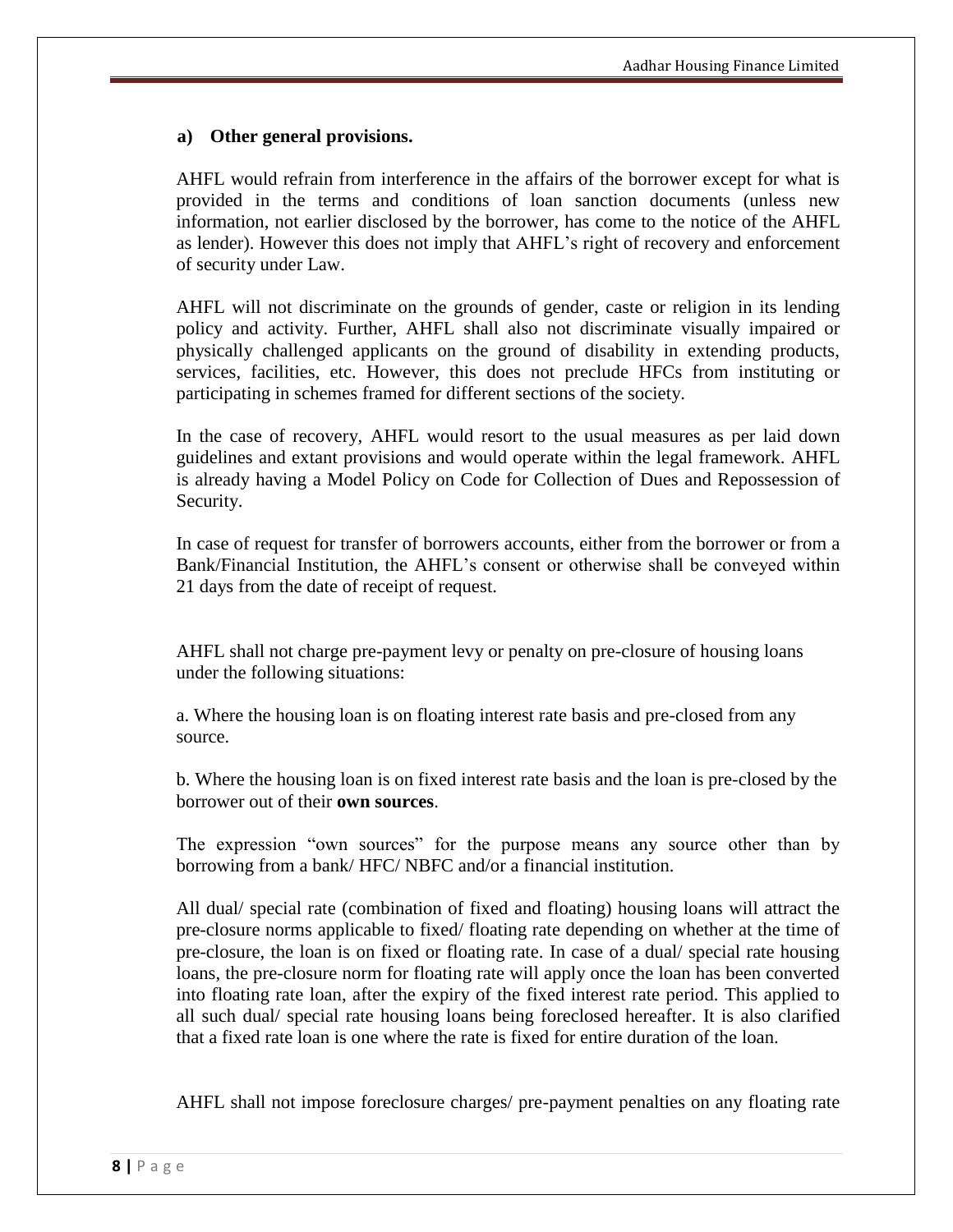term loan sanctioned for purposes other than business to individual borrowers, with or without co-obligant(s).

AHFL shall display of various key aspect such as service charges, interest rates, Penal interest (if any), services offered, product information, time norms for various transactions and grievance redressal mechanism, etc. is required to promote transparency in the operations of AHFL. AHFL shall follow the instructions on "Notice Board", "Booklets/ Brochures", "Website", "Other Modes of Display" and on "Other Issues" as per the format prescribed by RBI Directions.

AHFL shall display about their products and services in any one or more of the following languages: Hindi, English or the appropriate local language.

# *b) Disbursement of loans including changes in terms and conditions*

a) Disbursement should be made in accordance with the disbursement schedule given in the Loan Agreement/ Sanction Letter.

b) The AHFL should give notice to the borrower in the vernacular language or a language as understood by the borrower of any change in the terms and conditions including disbursement schedule, interest rates, service charges, prepayment charges, other applicable fee/ charges etc. AHFLs should also ensure that changes in interest rates and charges are effected only prospectively. A suitable condition in this regard should be incorporated in the loan agreement.

c) If such change is to the disadvantage of the customer, he/she may within 60 days and without notice close his / her account or switch it without having to pay any extra charges or interest.

d) Decision to recall / accelerate payment or performance under the agreement or seeking additional securities, should be in consonance with the loan agreement.

e) AHFLs should release securities on repayment of all dues or on realization of the outstanding amount of loan subject to any legitimate right or lien for any other claim AHFLs may have against borrower. If such right of set off is to be exercised, the borrower shall be given notice about the same with full particulars about the remaining claims and the conditions under which AHFLs are entitled to retain the securities till the relevant claim is settled /paid.

### *4.2* **Guarantors:**

When a person is considered to be a guarantor to a loan, AHFL shall inform him/her the following under acknowledgement-

(a) Letter/ Deed of Guarantee stating the terms of liability as guarantor;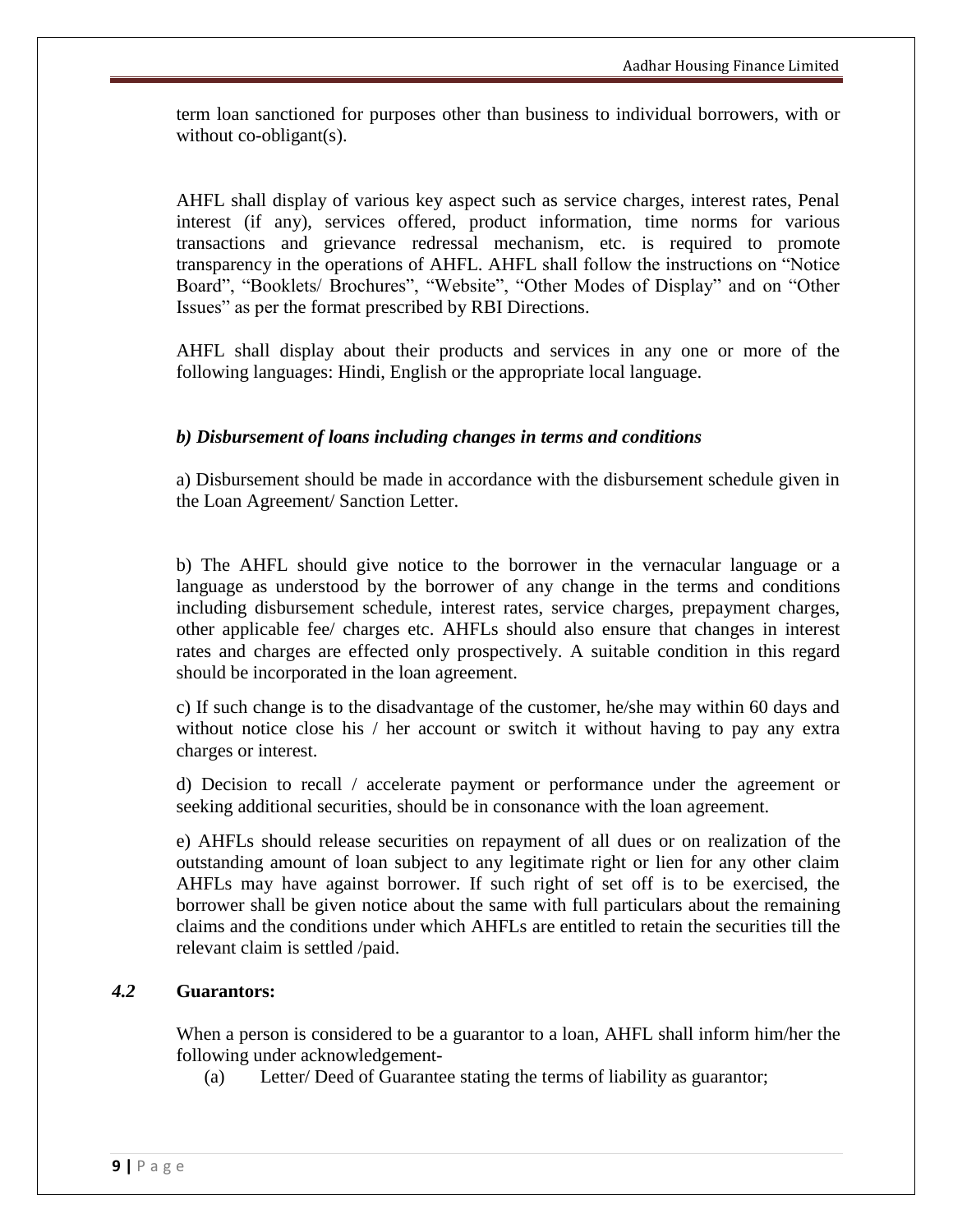- (b) AHFL shall keep him/her informed of any default in servicing of the loan by the borrower to whom he/she stands as a guarantor ;
- (c) his/her liability as guarantor;
- (d) the amount of liability he/she will be committing him/herself to the company;
- (e) circumstances in which AHFL will call on him/her to pay up his/her liability;
- (f) whether AHFL has recourse to his/her other monies in the company if he/she fail to pay up as a guarantor;
- (g) whether his/her liabilities as a guarantor are limited to a specific quantum or are they unlimited; and
- (h) time and circumstances in which his/her liabilities as a guarantor will be discharged as also the manner in which AHFL will notify him/her about this.
- (i) In case the guarantor refuses to comply with the demand made by the creditor/lender, despite having sufficient means to make payment of the dues, such guarantor would also be treated as a wilful defaulter.

AHFL shall keep him/her informed of any material adverse change/s in the financial position of the borrower to whom he/she stands as a guarantor.

### *4.3* **Privacy And Confidentiality**

All the customer/borrower's personal information shall be treated as private and confidential (even when he/she is no longer our customer) and shall be guided by the following principles and policies. The Company shall not reveal information or data relating to Customer accounts to anyone, including other companies in the group, other than in the following exceptional cases :

- a) If the information is to be given by law or any competent Court / authorities so direct.
- b) If there is a duty towards the public to reveal the information.

c) If the AHFL's interests require them to give the information (for example, to prevent fraud) but it should not be used as a reason for giving information about customer or customer accounts (including customer name and address) to anyone else, including other companies in the group, for marketing purposes after taking customers' permission/ consent.

d) If the customer ask the Company to reveal the information, or with customers' permission/ consent.

e) If AHFL is asked to give a reference about customers, they shall obtain his / her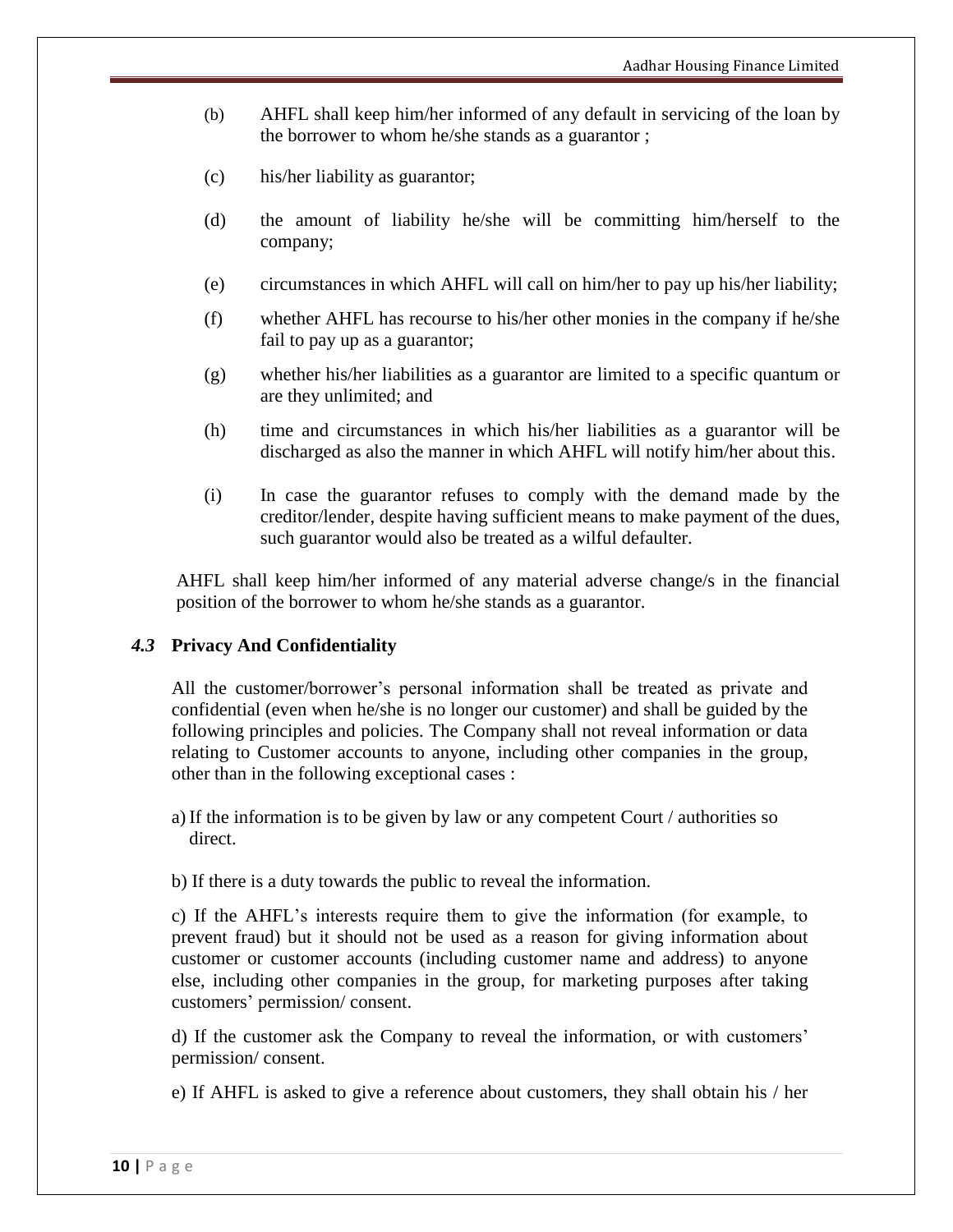written permission before giving it.

f) The customer shall be informed the extent of his / her rights under the existing legal framework for accessing the personal records that an AHFL holds about him /her.

g) AHFL shall not use customer's personal information for marketing purposes by anyone including AHFLs unless the customer specifically authorizes them to do so.

In light of the above conditions, if the customer provides express consent for sharing of such information, the company may provide such information or share such information to AHFL's Group /associates companies for the purpose of offering any other financial products and services for the benefit of the customer(s).

### *4.4* **Credit reference agencies**

a) When a customer opens an account, AHFL shall inform him / her when they may pass his / her account details to credit reference agencies and the checks AHFLs may make with them.

b) AHFL may give information to credit reference agencies about the personal debts the customer owes them if:

i. The customer has fallen behind with his / her payments;

ii. The amount owed is not in dispute; and

iii. The customer has not made proposals that the AHFL are satisfied with, for repaying his / her debt, following AHFL formal demand.

- c) In these cases, the Company shall intimate customer in writing its plan to give information about the debts he/she owe it to credit reference agencies. At the same time, the Company shall explain to the customer the role of the credit reference agencies and the effect the information they provide can have on Customer's ability to get credit.
- d) AHFLs may give credit reference agencies other information about the customer's account if the customer has given them his / her permission to do so.
- e) A copy of the information given to the credit reference agencies shall be provided by the AHFL to a customer, if so demanded.

# *4.5* **Collection of Dues**

Whenever loans are given, AHFL would explain to the customer the repayment process by way of amount, tenure and periodicity of repayment. However if the customer does not adhere to repayment schedule, a defined process in accordance with the laws of the land shall be followed for recovery of dues. The process will involve reminding the customer by sending him/her notice or by making personal visits and / or repossession of security, if any as per Collection and Recovery Policy. The provisions of RBI/NHB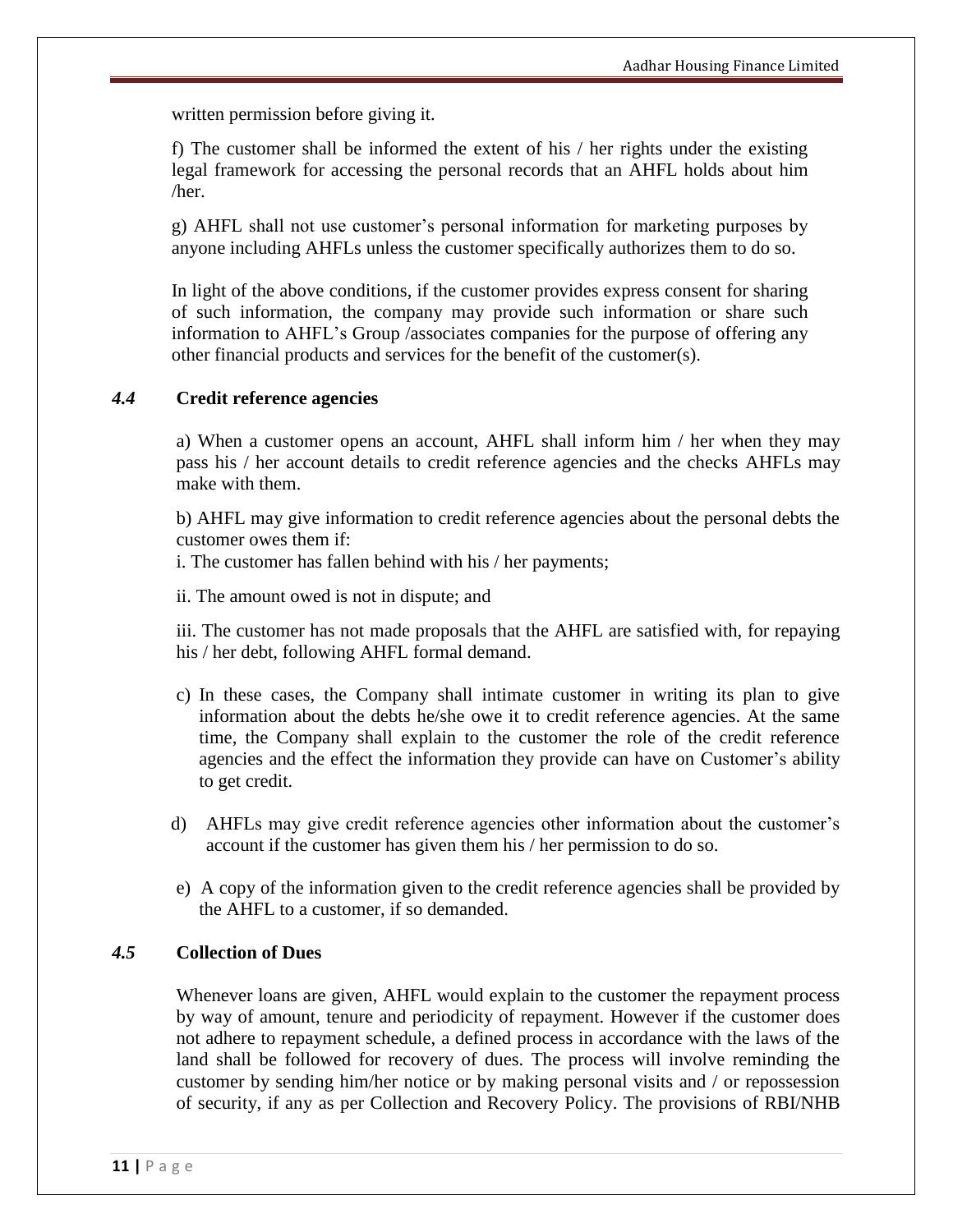Directions, applicable for the Company's activities, relating to the customers, shall be complied, as far as applicable.

All assistance shall be given to resolve disputes or differences regarding dues in a mutually acceptable and in an orderly manner.

4.5.1 Whenever loans are given, AHFLs should explain to the customer the repayment process by way of amount, tenure and periodicity of repayment. However if the customer does not adhere to repayment schedule, a defined process in accordance with the laws of the land shall be followed for recovery of dues. The process will involve reminding the customer by sending him / her notice or by making personal visits and / or repossession of security if any.

4.5.2 The AHFL's collection policy should be built on courtesy, fair treatment and persuasion. AHFLs should believe in fostering customer confidence and long-term relationship. AHFL's staff or any person authorized to represent them in collection of dues or / and security repossession shall identify himself / herself and display the authority letter issued by the AHFL and upon request, display his / her identity card issued by the AHFL or under authority of the company. AHFL's shall provide customers with all the information regarding dues and shall endeavor to give sufficient notice for payment of dues.

4.5.3 All the members of the staff or any person authorised to represent the AHFL in collection or / and security repossession should follow the guidelines set out below:

a) Customer would be contacted ordinarily at the place of his / her choice and in the absence of any specified place at the place of his / her residence and if unavailable at his / her residence, at the place of business / occupation.

b) Identity and authority to represent the AHFL should be made known to the customer at the first instance.

c) Customer's privacy should be respected.

d) Interaction with the customer shall be in a civil manner.

e) AHFLs' representatives shall contact the customers between 0700 hrs and 1900 hrs, unless the special circumstances of the customer's business or occupation require otherwise.

f) Customer's request to avoid calls at a particular time or at a particular place shall be honored as far as possible.

g) Time and number of calls and contents of conversation would be documented.

h) All assistance should be given to resolve disputes or differences regarding dues in a mutually acceptable and in an orderly manner.

i) During visits to customer's place for dues collection, decency and decorum should be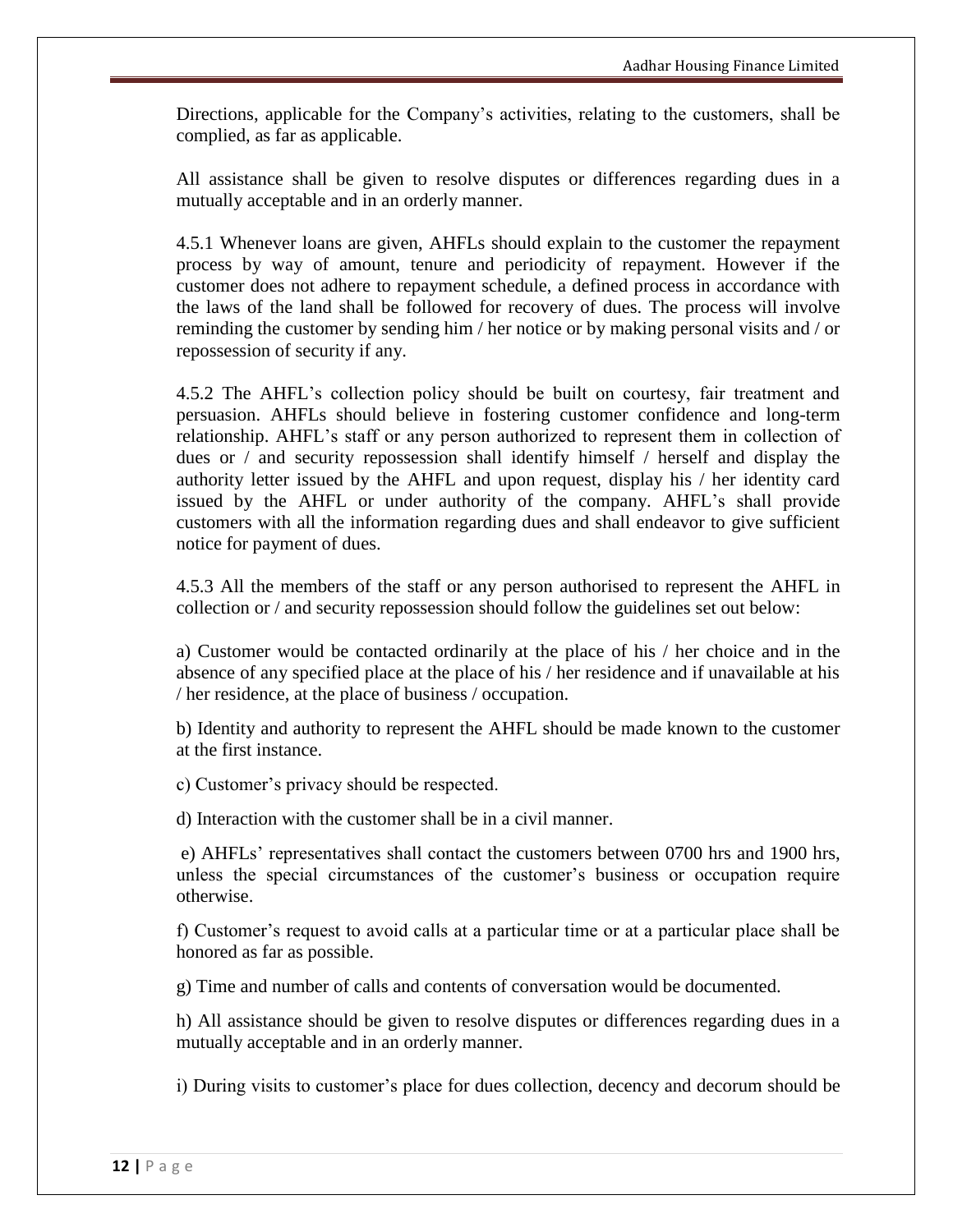maintained.

j) Inappropriate occasions such as bereavement in the family or such other calamitous occasions should be avoided for making calls/visits to collect dues.

# *4.6* **Complaints and Grievances- Internal Procedures**

- $\triangleright$  The Company would endeavor to deal quickly and sympathetically to correct any mistake committed by its staff/system/process and would cancel any charges wrongly accrued due to such mistakes.
- $\triangleright$  The Company would provide suitable alternative avenues to alleviate problems arising out of technological failures.
- $\triangleright$  To redress customer grievances, he/she may write or call the Manager of the concerned Branch clearly stating the nature of Customer's grievance along with necessary documents, if any, and the customer will be provided a Complaint Reference Number.
- $\triangleright$  The Company would request customer to complain against representative/courier or Direct Selling Agent (DSA) or broker for sourcing deposits or any other agencies employed by The Company if they are engaged in any improper conduct or action in violation of the code. The company would ensure that the complaint is properly investigated and proper action and redressal takes place.

# *4.7* **Know Your Customer (KYC) Policy:**

The Company shall carry out due diligence as required under "Know Your Customer" (KYC) policy of our Company before opening and operating customer's account and in furtherance of the policy. The customer will be asked to submit or provide necessary documents or proofs for the same. The Company shall ensure obtaining only such information so as to meet Company's KYC, Anti Money Laundering or any other statutory requirements.

The Company shall provide the Loan application form / account opening forms and other material to the Customer and the same shall contain all details of essential information required to be furnished and documents to be produced for verification and/or for record for meeting the KYC requirements

The Company shall explain the procedural formalities and provide necessary classifications sought by the customer while opening a loan account.

### *4.8* **Deposit Accounts :**

AHFL shall provide all information regarding its various deposit schemes, if and when the same are permitted by NHB / launched, including rate of interest, method of interest application, terms of the deposits, premature withdrawal, renewal, loan against deposits, nomination facilities etc.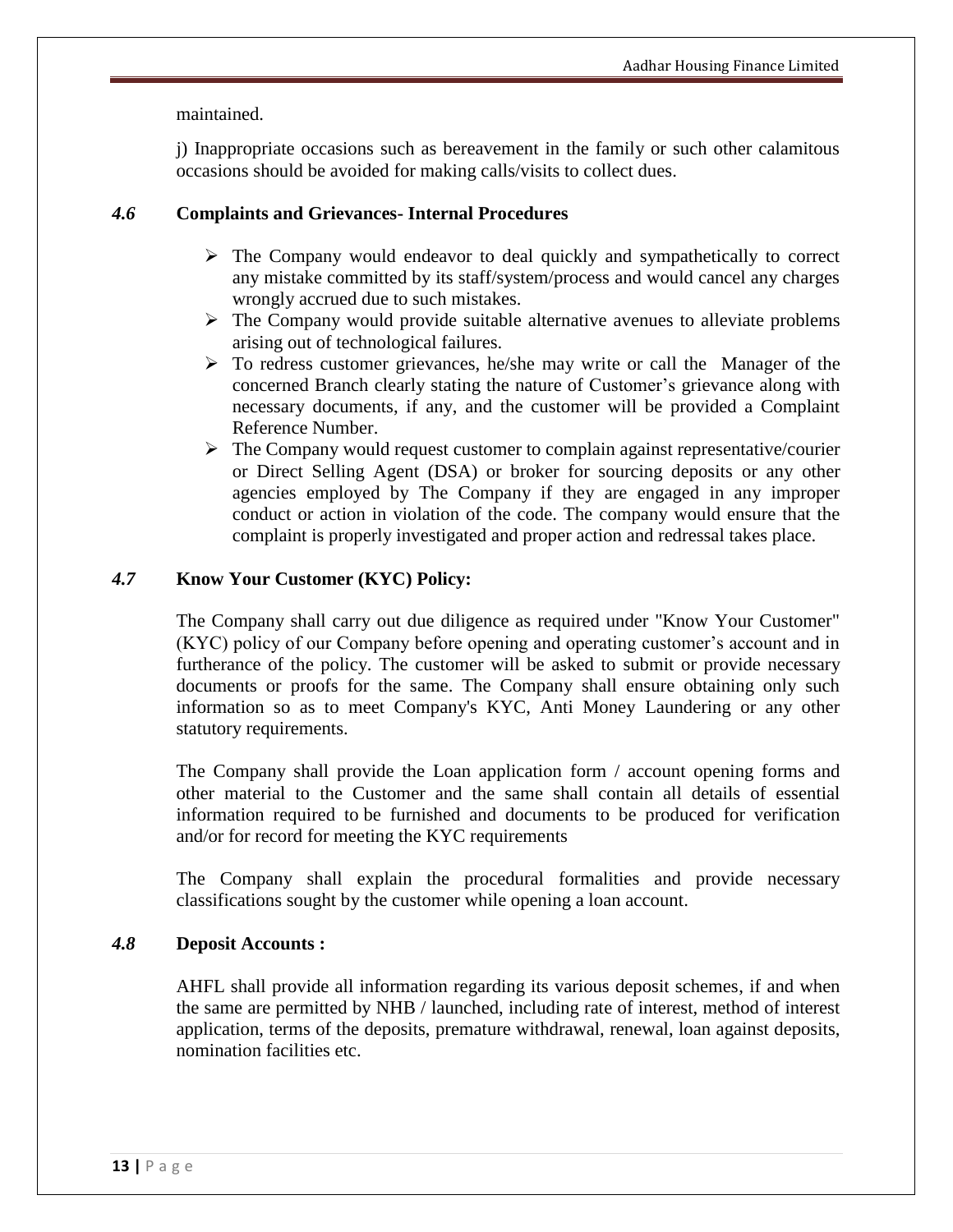#### *4.9* **Branch Closure / Shifting**

AHFL shall give notice to the customer in the event of closure/shifting of its branch office by display on notice board.

#### *4.10* **Complaints**

a) AHFL shall have a system and a procedure for receiving, registering and disposing of complaints and grievances in each of its offices.

b) The Board of Directors of AHFL should lay down the appropriate grievance redressal mechanism, as per the Board approved policy within the organization to resolve complaints and grievances. Such a mechanism should ensure that all disputes arising out of the decisions of lending institution's functionaries are heard and disposed of at least at the next higher level.

c) The Board AHFL shall adopt an interest rate model taking into account relevant factors such as cost of funds, margin and risk premium and determine the rate of interest to be charged for loans and advances. The rate of interest and the approach for gradation of risk and rationale for charging different rate of interest to different categories of borrowers shall be disclosed to the borrower or customer in the application form and communicated explicitly in the sanction.

d) The rates of interest and the approach for gradation of risks, and penal interest (if any) shall also be made available on the website of the companies or published in the relevant newspapers. The information published in the website or otherwise published shall be updated whenever there is a change in the rates of interest.

e)The rate of interest and penal interest (if any) must be annualised rate so that the borrower is aware of the exact rates that would be charged to the account.

f) Instalments collected from borrowers should clearly indicate the bifurcation between interest and principal.

g) Customer should be told where to find details of AHFL's procedure for handling complaints fairly and quickly. AHFL shall make available facilities at each of its offices for the customers to lodge and/or submit their complaints or grievances, if any.

h) If the customer wants to make a complaint, he/she should be told:

I. How to do this

II. Where a complaint can be made

III. How a complaint should be made

IV. When to expect a reply

V. Whom to approach for redressal

VI. What to do if the customer is not happy about the outcome.

VII. AHFL's staff shall help the customer with any questions the customer has.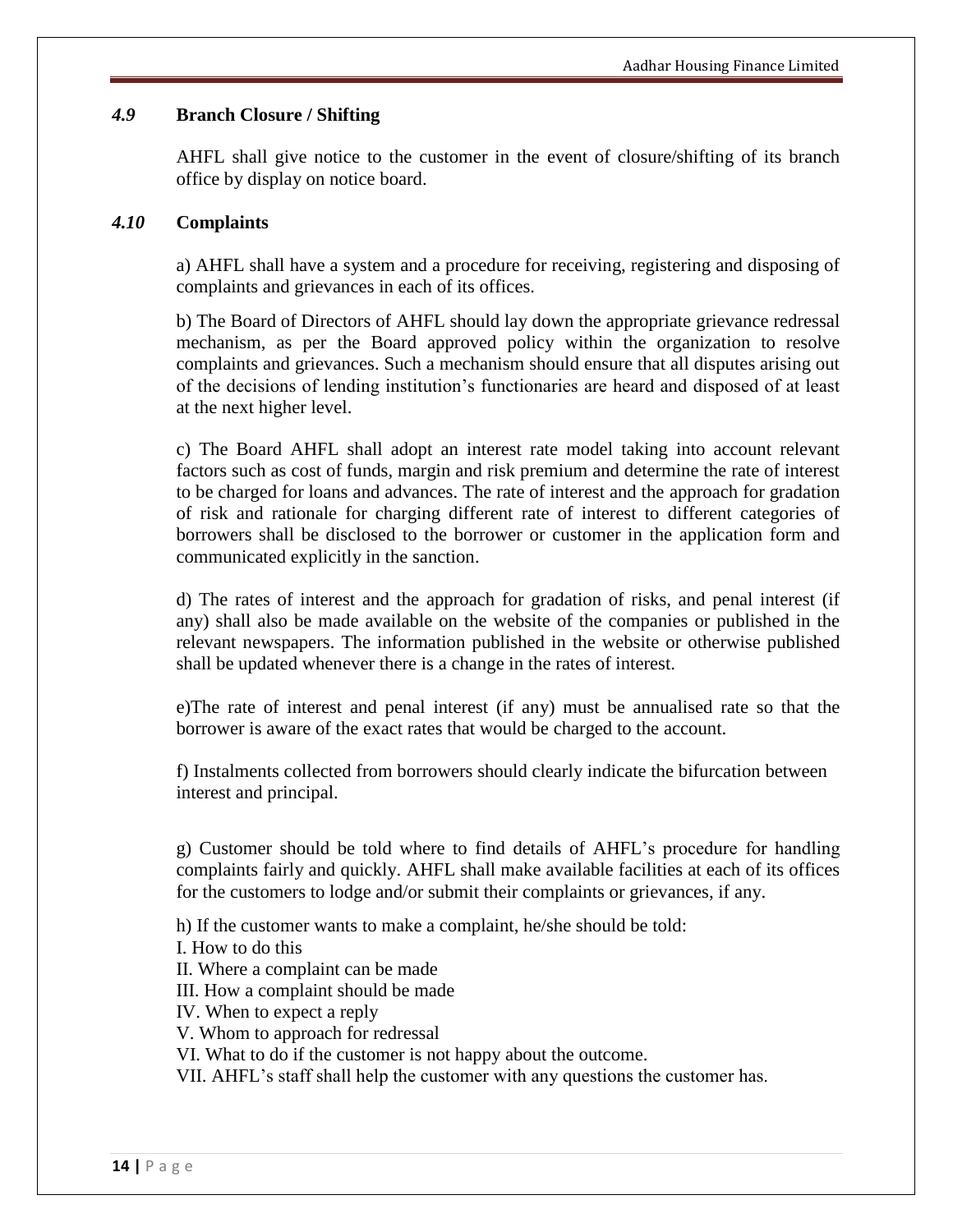i) If a complaint has been received in writing from a customer, an AHFL shall endeavour to send him/her an acknowledgement / response within a week time.

The acknowledgement should contain the name & designation of the official who will deal with the grievance. If the complaint is relayed over phone at AHFL's designated telephone helpdesk no. 180030042020 or customer service number, the customer shall be provided with a complaint reference number and be kept informed of the progress within a reasonable period of time.

f) After examining the matter, AHFL shall send the customer its final response or explain why it needs more time to respond and shall endeavour to do so within 30 days of receipt of a complaint and he/she should be informed how to take his/her complaint further if he/she is still not satisfied.

g) AHFL shall publicize its grievance redressal procedure (e-mail id and other contact details at which the complaints can be lodged, turnaround time for resolving the issue, matrix for escalation, etc.) for lodging the complaints by the aggrieved borrower and ensure that it is specifically made available on its website. AHFL shall clearly display in all its offices / branches and on the website that in case the complaint does not receive response from the company within reasonable time or is dissatisfied with the response received, the complainant may approach the Complaint Redressal Cell of National Housing Bank by lodging its complaints in Online mode at the link https://grids.nhbonline.org.in OR in offline mode by post, in prescribed format available at link http://www.nhb.org.in/ Grievance-Redressal-System/Lodging-Complaint-Against-HFCs-NHB%E2%80% 93Physical-Mode.pdf, to Complaint Redressal Cell, Department of Regulation & Supervision, National Housing Bank, 4th Floor, Core 5A, India Habitat Centre, Lodhi Road,New Delhi – 110 003.

In case the response is unsatisfactory or no response is received, the complaint should be escalated to the following : The Company Secretary & Head Compliance, email idcomplianceofficer@aadharhousing.com

#### *4.11* **Grievance Redressal Mechanism**

The Company strives to provide quality services  $\&$  make the customer satisfied within the framework of the Regulatory norms, Board/Top Management approved policies, processes & procedures, as per the Grievance Redressal Mechanism. AHFL operates in a decentralized manner where in each branch is under the control of Branch Manager/Branch In-charge, who will report to Cluster Manager & then to Regional Business Head, who in turn reports to Corporate Office respective functional heads. Hence, customers may normally approach branches for their grievances/complaint redressal or to the Corporate Office, Mumbai.

In case of any grievance or a complaint relating to any services/charges of AHFL, the customer can lodge a complaint & approach the Branch Manager/In-charge of the Branch at the respective location, where he/she has availed his/her housing loan  $\&$ account is maintained and register the complaint either by way of a Letter addressed to the Branch Manager at the address given in the loan sanction letter or visit the branch office personally and make an entry of the complaint/ grievance in the Complaint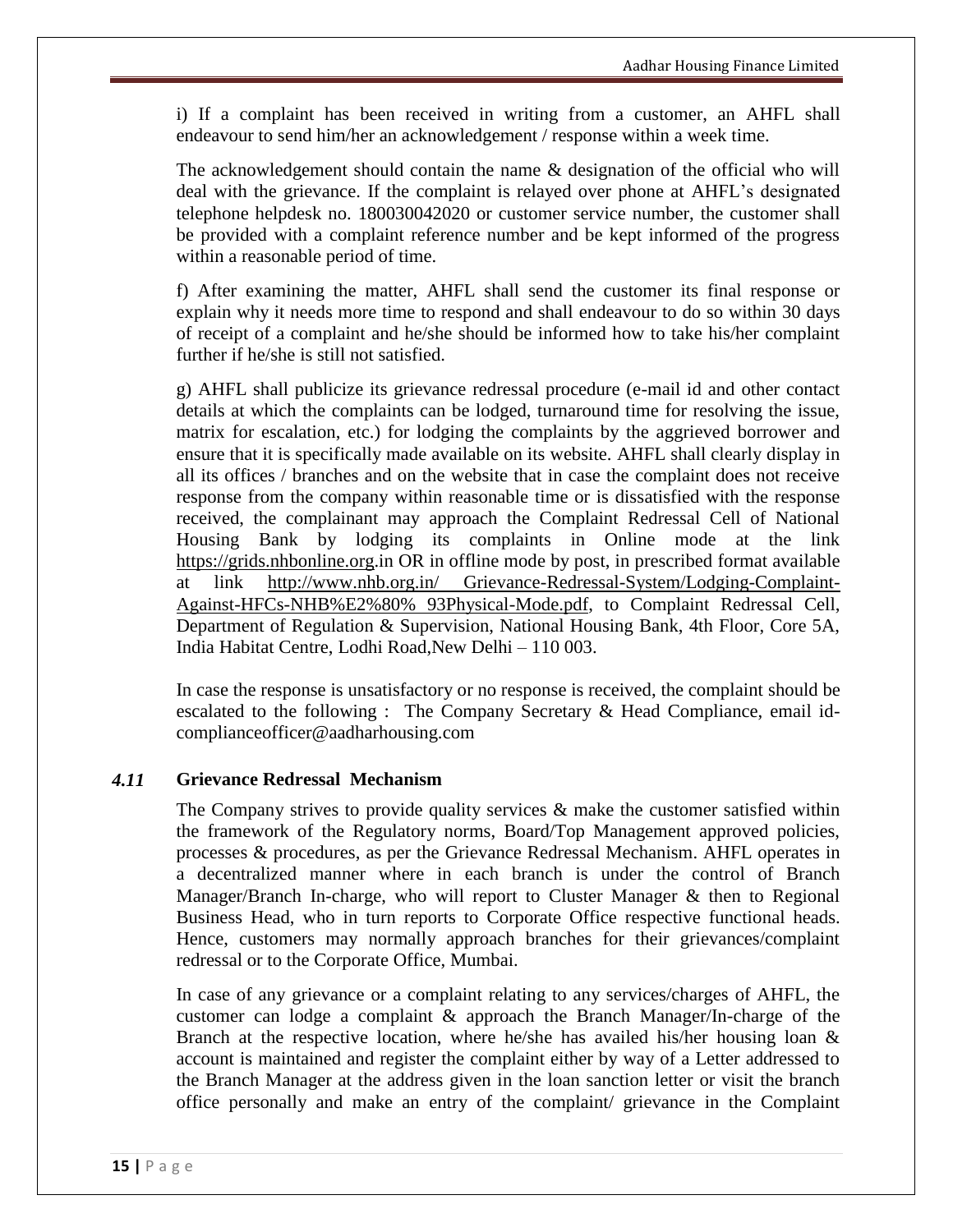Register maintained by the Branch. The customer shall be responded within a period of 7 days from the date of receipt of complaint by the Branch, to resolve the issues.

In case, the response given by Branch is unsatisfactory, dissatisfied or did not receive any response from the Branch within the above time-limit, the customer can escalate his/her complaint/grievance to the Corporate office at Mumbai, either by way of a Letter addressed to the Customer Care Officer or Principal Officer of AHFL at the address or by e-mail send to the address given below:-

The Customer Care Officer, Aadhar Housing Finance Ltd., Corp. Office, No. 201, 2nd Floor, Raheja Point-1, Nehru Road, Vakola, Santacruz (East), Mumbai Pin -400055, Maharashtra State. Email ID :- customercare@aadharhousing.com.

After examining the complaint/grievance received, we shall send to the customer a final response or explain why it needs more time to respond and shall endeavor to send a detailed reply or intimation within a period of 30 days from the date of receipt of complaint at the Corporate Office of the company.

In case the response is unsatisfactory or dissatisfied with the response received or did not receive any response from the company within the above said time-limit (ie. 30 days), the customer may approach the Complaint Redressal Cell of National Housing Bank (NHB) for HFCs, by lodging the customer complaints in online mode at the link: [https://grids.nhbonline.org.in](https://grids.nhbonline.org.in/) OR in offline mode by post, in prescribed format available at NHB website link: [http://www.nhb.org.in](http://www.nhb.org.i/)/Grievance-Redressal-System/Lodging-Complaint-Against-HFCs-NHB%E2% 80% 93 Physical-Mode.pdf, send to the following address:-

To Complaint Redressal Cell, Department of Regulation and Supervision, National Housing Bank ( NHB), 4th Floor, Core 5-A, India Habitat Centre, Lodhi Road, New Delhi - 110003.

The company holds the Registration of a Corporate Agent (composite) with IRDAI for solicitation of insurance business. It will ensure adherence to the IRDAI Regulations, with respect to redressal of grievances relating to insurance. The offices of the company where complaints related to insurance products sold by the company are received will acknowledge the complaint and facilitate redressal of the same within 14 days of the receipt of such complaint through the respective Insurance Company(ies).

If the compliant is not resolved or the customer is unsatisfied with the resolution provided, then he/she can lodge the compliant online with IRDAI at http//www.igms.irda.gov.in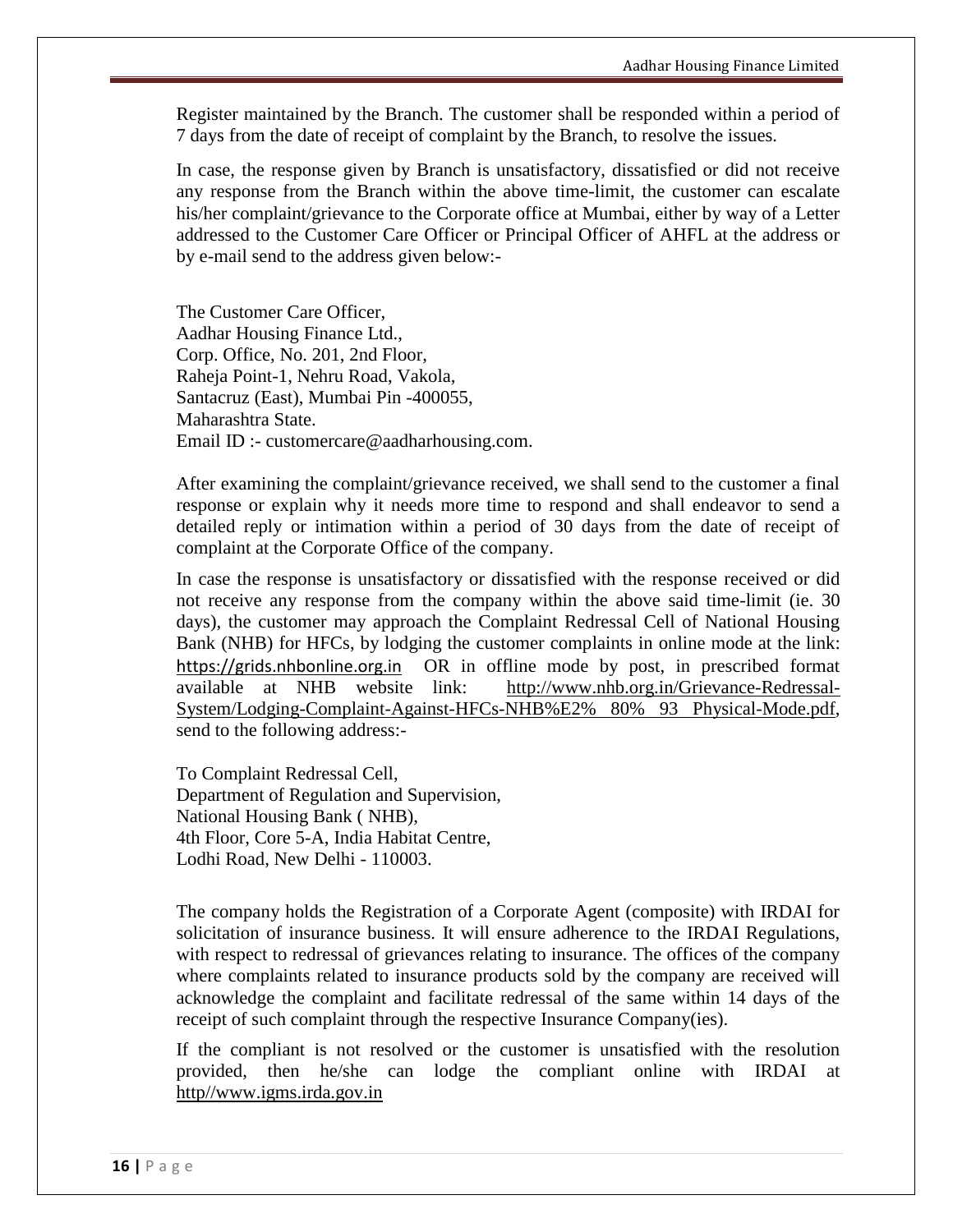# *5.* **General- The Company shall :**

- Explain the key features of its loan products including applicable fees and charges while communicating the sanction of the loan. AHFL shall give customers full information about the benefits which would accrue to them, how they could avail such benefits, their financial implications and whom he could contact in the event of any doubt for addressing their queries.
- Advise the information/documentation required from customer to enable him / her to apply. Customer would also be advised regarding what documentation is needed from him / her with respect to customer's identity, address, employment, etc. and any other document that may be stipulated by statutory authorities (e.g. PAN details) in order to comply with legal and regulatory requirements.
- Verify the details mentioned by Customer in the loan application by contacting him/ her at their residence and / or on business telephone numbers and / or physically visiting his/her residence and/or business addresses through agencies appointed for this purpose, if deemed necessary by the Company.
- Customer would be informed to co-operate if the Company needs to investigate a transaction on his/her account and with the police/ other investigative agencies, if the Company needs to involve them.
- The Company would advise the customer that if her / she act fraudulently, he/she will be responsible for all losses on his/her account and that if he/she act without reasonable care and this causes losses, he/she may be responsible for the same. Not to discriminate on the basis of race, caste, gender, marital status, religion or disability.

5.1. AHFL shall verify the details mentioned by him/her in the loan application by contacting him/her at his/her residence and / or on business telephone numbers and / or physically visiting his/her residence and/or business addresses through agencies appointed for this purpose, if deemed necessary by the AHFL.

5.2. The customer should be informed to co-operate if the AHFL needs to investigate a transaction on the customer's account and with the police/ other investigative agencies, if the AHFL needs to involve them.

5.3. AHFL should advise the customer that if the customer acts fraudulently, he / she will be responsible for all losses on his/her account and that if the customer acts without reasonable care and this causes losses, the customer may be responsible for the same.

5.4. AHFL shall display about their products and services in any one or more of the following languages:

- Hindi, English or the appropriate local language.